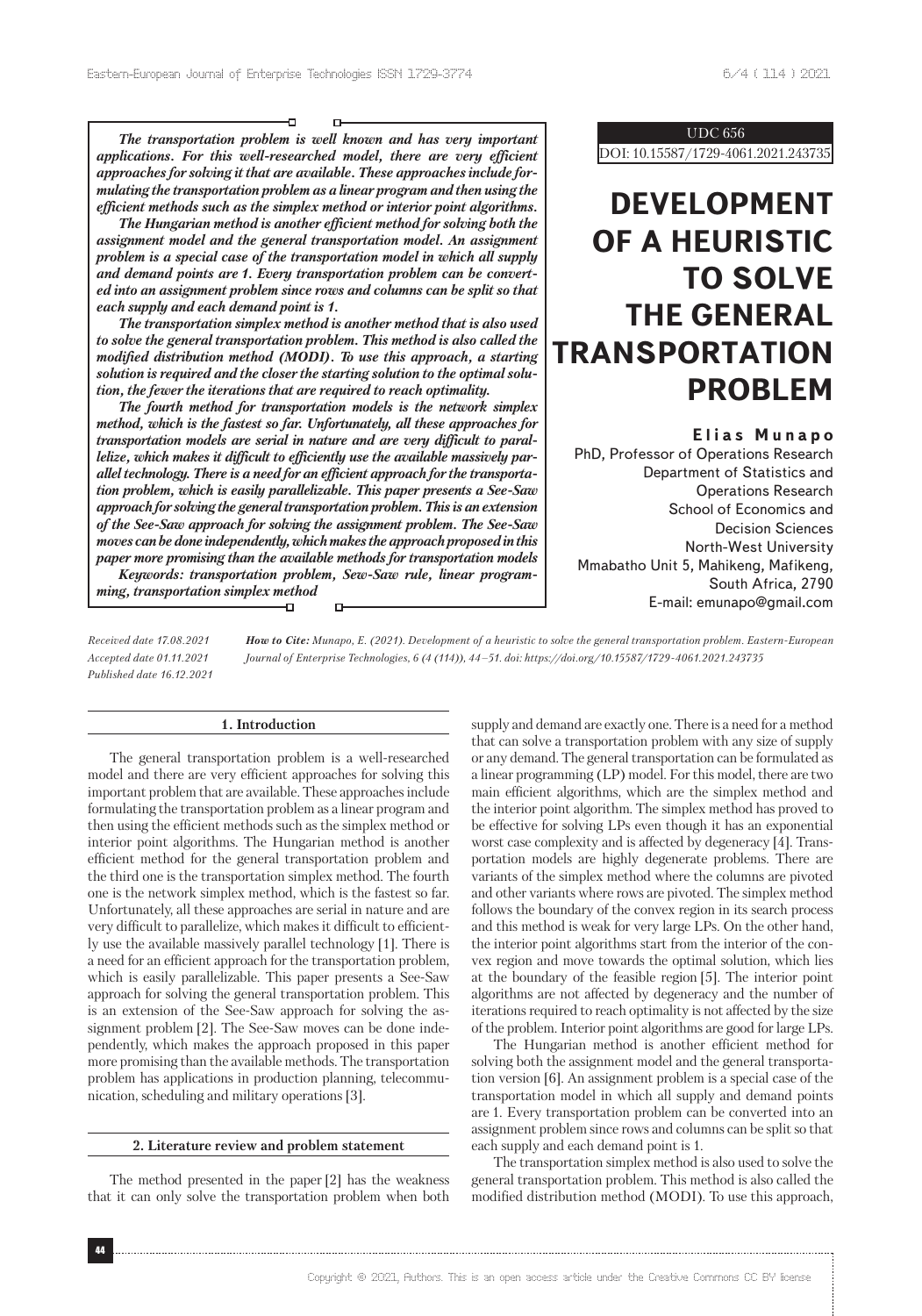a starting solution is required and the closer the starting solution to the optimal solution, the fewer the iterations that are required to reach optimality. To move from the starting solution towards the optimal solution, a Lagrangian function of the formulated LP is constructed. The Lagrangian multipliers are calculated at every stage until optimality is verified. There are three main methods that are used to find starting solutions. These are the North-West Corner (NWC) method, Least Cost (LM) method and Vogel's Approximation (VA) method [7]. In addition to these three main approximating methods, there are heuristics such as the particle swarm [8] that can be also used to accurately find a starting solution.

The network simplex method is currently the most efficient method for solving the general transportation problem. This method relies on converting the transportation into a minimum cost flow problem and then solving the problem [9]. This method is approximately 300 times faster than the transportation simplex method.

Another important feature of the transportation problem is that its cost matrix is unimodular [10]. This implies that its optimal solution is integer and this makes it easier to solve than the general linear integer problem.

The main weakness of all these known approaches is that they are serial in nature. In other words, these methods are not easily parallelizable. There is a need to come up with a method that is easily parallelizable, so as to take advantage of the ongoing developments in parallel processing.

#### **3. The aim and objectives of the study**

The aim of the study is to develop a method for the transportation problem, which is parallelizable.

To achieve this aim, the following objectives are accomplished:

– to explain the See-Saw rule;

– to apply the See-Saw rule that was developed for the assignment problem to the general transportation problem;

– to illustrate the proposed approach by a numerical illustration.

#### **4. Materials and methods**

In order to come up with a good method for the general transportation model, five known approaches for the general transportation problem were analyzed. These are the linear programming method, Hungarian method, transportation simplex method, network simplex method and See-Saw method for assignment models. The first four of these methods are serial in nature and are not easy to parallelize. The See-Saw method for assignment models was modified so that it can also solve the general transportation problem. This is a theoretical method and is easily parallelizable.

In this paper, the general transportation problem is given as shown in Table 1.

Table 1

| $\mathcal{C}$ . | C <sub>19</sub> | $\cdots$ | $c_{1n}$     | ۰.       |
|-----------------|-----------------|----------|--------------|----------|
| $c_{21}$        | $c_{22}$        | $\cdots$ |              |          |
| $\cdots$        | $\cdots$        | $\cdots$ | $\cdots$     | $\cdots$ |
| $c_{m1}$        | $c_{m2}$        | $\cdots$ | $\iota_{mn}$ | m        |
|                 |                 | $\cdots$ |              |          |

Where  $c_{ij}$  is the cost of supplying from source point  $S_i$ to demand point *Dj*.

$$
T = (S_1 + S_2 + \dots + S_m) = (D_1 + D_2 + \dots + D_n).
$$

A transportation problem is called a balanced transportation problem if the total supply is equal to total demand, which is in this case equal to *T*. Any unbalanced transportation problem can be balanced by adding either a dummy column or dummy row.

*Weakness of the available approaches for the transportation model.*

The available approaches for the transportation problem are linear programming, Hungarian method, MODI and the network simplex method. The main challenge of these algorithms is that they are all serial in nature. These algorithms are very difficult to parallelize thus we cannot take advantage of the available massively parallel computing technology. There is a need for a method for the transportation models, which is easy to parallelize and take advantage of the continuous developments in parallel computing.

*See-Saw algorithm.*

The algorithm is based on the See-Saw game whereby two people sit at the ends of a long plank, which is balanced in the middle on a fixed support. When one person goes down the other goes up and vice versa. An important feature of this game is that both individuals cannot go up or down at the same time. This approach is not new and was proposed for the assignment model. In this paper, we slightly modify it so that it also solves the general transportation problem.

# **5. Results of the development of the heuristic**

#### **5. 1. Solution methods**

There are efficient methods that are available for the transportation model. The efficient approaches include modeling as a linear programming problem, Hungarian method, transportation simplex method and network simplex method.

#### **5. 1. 1. Linear programming**

The transportation problem given in Table 1 can be modeled as a linear programming model given in (1):

 $Z_{RELAX} =$ Minimize  $c_{11}x_{11} + c_{12}x_{12} + ... + c_{mn}x_{mn}$ .

Subject to:

$$
x_{11} + x_{12} + ... + x_{1n} = S_1,
$$
  
\n
$$
x_{21} + x_{22} + ... + x_{2n} = S_2,
$$
  
\n...  
\n
$$
x_{m1} + x_{m2} + ... + x_{mn} = S_m,
$$
  
\n
$$
x_{11} + x_{21} + ... + x_{m1} = D_1,
$$
  
\n
$$
x_{12} + x_{22} + ... + x_{m2} = 1,
$$
  
\n...  
\n
$$
x_{m1} + x_{m2} + ... + x_{mn} = D_m.
$$
  
\n
$$
x_{ij} \ge 0.
$$
  
\n(1)

This can be solved efficiently using interior point algorithms or some variants of the simplex method. The optimal solution of this linear programming model is guaranteed to be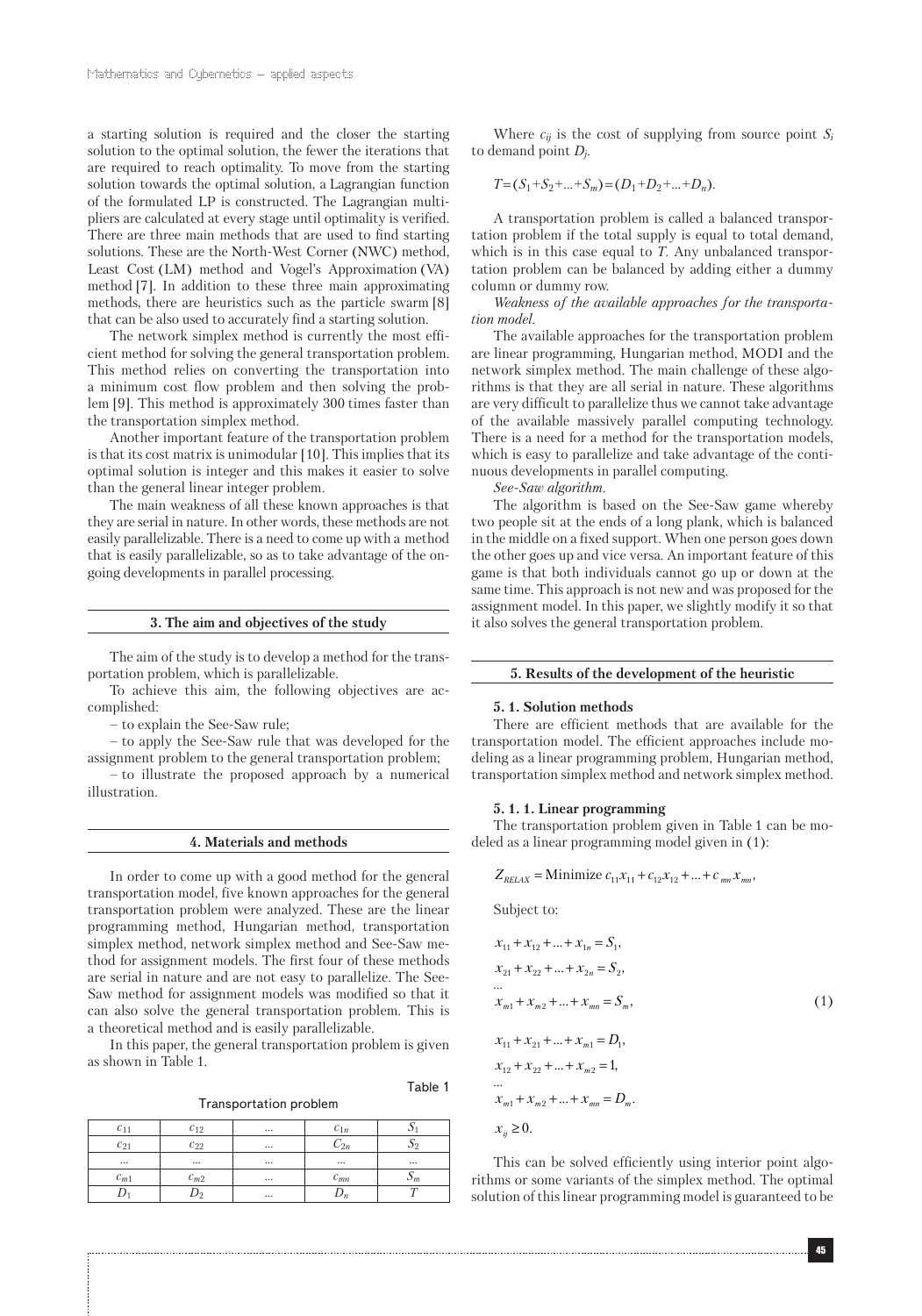integer because its coefficient matrix is unimodular. In other words, this coefficient matrix has at most two nonzero (1s) in all its columns.

### **5. 1. 2. Hungarian method**

The Hungarian method was developed from two Hungarian theorems. The Hungarian method is not affected by degeneracy. This method is centered on the fact that subtracting or adding a constant to a row or column of Table 1 does not change the optimal solution. This is possible if Table 1 is balanced as given in (2):

$$
D_1 + D_2 + \dots + D_n = S_1 + S_2 + \dots + S_m = S = D. \tag{2}
$$

If the table is not balanced, then it can be balanced by the addition of a dummy column or dummy row. Let  $p_i$  be a constant subtracted from row  $i$  and  $q_j$  be a constant subtracted from column  $j$ . Thus, the cost element  $c_{ij}$  changes to  $\overline{c}_i$  as given in (3):

$$
\overline{c}_{ij} = c_{ij} - p_i - q_j. \tag{3}
$$

Thus, the total cost can be explained as follows:

Total Cost = 
$$
\sum_{i} \sum_{j} \vec{c}_{ij} x_{ij} = \sum_{i} \sum_{j} (c_{ij} - p_i - q_j) x_{ij};
$$
  
Total Cost =  $\sum_{i} \sum_{j} c_{ij} x_{ij} - \sum_{i} p_i (1) - \sum_{j} q_j (1);$   
Total Cost =  $\sum_{i} \sum_{j} c_{ij} x_{ij} - \text{constant}.$  (4)

The Hungarian method can solve both the assignment model and the general transportation model. The assignment model is a special transportation model in which all supplies and all demands are equal to 1. In addition, every transportation model can be expressed as an assignment problem by splitting all rows and all columns so that the amounts demanded and supplies are all equal to 1.

# **5. 1. 3. Transportation simplex method**

The transportation simplex method is also called modified distribution method (MODI) and relies on the strategy of approximating the solution to the transportation problem and improving it until it is optimal. The transportation model given in (1) has equality constraints and its Lagrangian function  $(L)$  can be constructed as given in  $(5)$ :

$$
L = \sum_{i=1}^{n} \sum_{j=1}^{m} c_{ij} x_{ij} + u_j \left( 1 - \sum_{j}^{n} x_{ij} \right) + v_i \left( 1 - \sum_{i}^{n} x_{ij} \right),
$$
 (5)

where  $u_i$  and  $v_j$  are Lagrangian multipliers and the optimality conditions are as given in (6), (7):

$$
\frac{\partial L}{\partial u_i} = 1 - \sum_{i}^{n} x_{ij} = 0.
$$
\n<sup>(6)</sup>

$$
\frac{\partial L}{\partial v_j} = 1 - \sum_{j}^{n} x_{ij} = 0.
$$
 (7)

For this method to be efficient, the approximated starting solution must be near optimal. There are three main methods that are used to find the starting solution. These are North West Corner (NWC) method, Least Cost (LC) method and Vogel's Approximation (VA) method.

#### **5. 1. 4. Network simplex method**

This is a special-purpose simplex method, which is much more efficient than the ordinary simplex method. In this method, the transportation problem is first modeled as a minimum cost flow problem. At each stage of the task, it is solved as a minimum spanning tree resulting in very fast computations.

#### **5. 1. 5. See-Saw rule for assignment models**

To apply the See-Saw rule that was developed for the assignment problem to the general transportation problem.

The assignment rule has special features that make it easy to apply the See-Saw rule. In an assignment model, there is exactly one allocation in every column and when considering two columns, a movement up in one column implies a movement down in the other column and vice versa. In the general transportation model, there is more than one allocation in the same column. An example of an allocation in an assignment model is given in Table 2.

Table 2

Example of an allocation in an assignment model

| 21    | 17[1] |      | 19   | 48    | 27    |  |
|-------|-------|------|------|-------|-------|--|
| 129   | 49    | 5[1] | 65   | 36    | 25    |  |
| 89    | 33    | 39   | 46   | 30[1] | 39    |  |
| 5     | 6     |      | 3[1] | 2     | 3     |  |
| 64[1] | 65    | 9    | 87   | 56    | 83    |  |
| 51    | 125   | 5    | 59   | 92    | 45[1] |  |
|       |       |      |      |       |       |  |

Note that there is at least one allocation in every column and at least one allocation in every row.

# **5. 2. General transportation model**

In the general transportation model, there is more than one allocation in the same column. The See-Saw moves for an assignment model are simple. In other words, there is a single See-Saw move for every pair of columns. For a transportation model, there is more than one allocation in a single column. An example of an allocation in the general transportation problem is given in Table 3.

Table 3

Example of an allocation in the general transportation model

| 23[10]  | 20     | 10     | 22     | 51     | 30    | 10  |
|---------|--------|--------|--------|--------|-------|-----|
| 132[10] | 52[80] | 8[110] | 68[30] | 39[60] | 28    | 290 |
| 92      | 35     | 42     | 49     | 33[5]  | 42    | 5   |
|         | 9      | 10     |        | 5[105] | 5[90] | 195 |
| 20      | 80     | 110    | 30     | 170    | 90    | 500 |

Note that there are 2 allocations in the first column and 3 allocations in the fifth column. For every pair of columns that involve the first column, we have at least 2 See-Saw moves.

#### **5. 2. 1. See-Saw Moves**

In a See-Saw move, two columns are paired. In these two paired columns, the allocations in the two columns are determined. A See-Saw move of the first allocation in the first column with all the allocations in the other paired column is done. The profit or cost of the See-Move is noted. The process is repeated on all other columns and the most profitable See-Saw move is selected. Given the element (2*i*) in column *i* paired with column *j*, we can have 3 possible See-Saw moves as given in Fig. 1–3.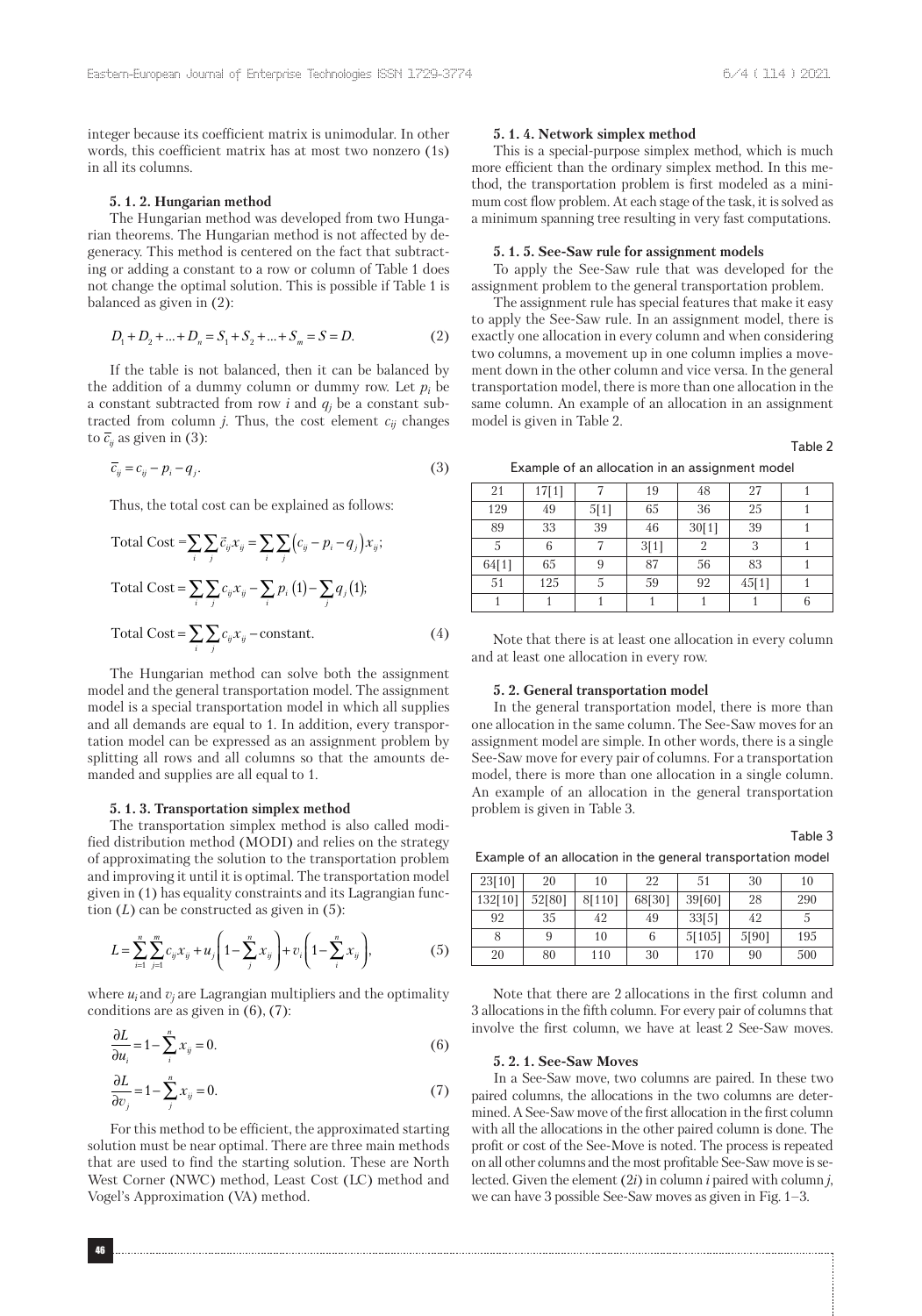| $\boldsymbol{c}_{1i}$                                                                                        | $c_{1j}[\alpha_1^j]$ |
|--------------------------------------------------------------------------------------------------------------|----------------------|
| $\frac{c_{2i}[\alpha_2^i]}{c_{3i}}$                                                                          | $c_{2j}$             |
|                                                                                                              | $c_{3j}[\alpha_3^j]$ |
|                                                                                                              | $C_{4j}$             |
|                                                                                                              | $c_{5j}$             |
| $\begin{array}{ c } \hline c_{4i}\ \hline c_{5i}\ \hline c_{6i}[\alpha_{6}^{i}] \ \hline c_{7i} \end{array}$ | $\mathcal{C}_{6j}$   |
|                                                                                                              | $c_7[\alpha_7^j]$    |
| $\cdots$                                                                                                     | $\cdots$             |
| $c_{mi}[\alpha_m^i]$                                                                                         | $c_{mj}$             |

Fig. 1. See-Saw move (*a*)

| $c_{1i}$                  | $c_{1j}[\alpha_1^j]$                             |
|---------------------------|--------------------------------------------------|
| $c_{2i}[\alpha_2^i]$      | $\mathcal{C}_{2j}$                               |
| $\left  \right $ $c_{3i}$ | $c_{3j}[\alpha_3^j]$                             |
| $c_{4i}$                  | $C_{4j}$                                         |
| $\boldsymbol{c}_{5i}$     | $c_{5j}$                                         |
| $c_{6i}[\alpha_6^i]$      | $c_{6j}$                                         |
| $c_{7i}$                  | $c_7[\alpha_7^j]$ <sub><math>c_{7j}</math></sub> |
| $\cdots$                  | $\cdots$                                         |
| $c_{mi}[\alpha_m^i]$      | $c_{mj}$                                         |

Fig. 2. See-Saw move (*b*)

| $c_{1i}$                                                       | $c_{1j}[\alpha_1^j]$                  |
|----------------------------------------------------------------|---------------------------------------|
| $c_{2i}[\alpha_2^i]$                                           | $\boldsymbol{c}_{2j}$                 |
| $c_{3i}$                                                       | $c_{3j}[\alpha_3^j]$                  |
| $c_{4i}$                                                       | $c_{4j}$                              |
|                                                                | $c_{5j}$                              |
| $\frac{c_{5i}}{\sqrt{\frac{c_{6i}[\alpha _{6}^{i}]}{c_{7i}}}}$ | $\mathcal{C}_{6j}$                    |
|                                                                | $\overline{c_7[\alpha_7^j]}$ $c_{7j}$ |
| $\cdots$                                                       | $\cdots$                              |
| $c_{mi}[\alpha_m^i]$                                           | $c_{mj}$                              |

Fig. 3. See-Saw move (*c*)

In Fig. 3, the movement is from cell 2*i* to 7*i* in column *i* and from cell 7*j* to 2*ij* in the other column *j*.

#### **5. 2. 2. Profitability**

A See-Saw move is profitable if the cost before the move is bigger than the cost after the move. From Table 3, the inequalities (8), (9) can be drawn.

Profitable See-Saw move:

$$
c_{2i}\left[\alpha_{2}^{i}\right]+c_{1j}\left[\alpha_{1}^{j}\right]>c_{1j}\left[\alpha_{1}^{j}\right]+c_{2j}\left[\alpha_{2}^{j}\right].
$$
\n(8)

Costly See-Saw move:

$$
c_{2i}\big[\alpha_2^i\big]+c_{1j}\big[\alpha_1^j\big]\n(9)
$$

Neither profitable nor costly:

$$
c_{2i}\left[\alpha_2^i\right]+c_{1j}\left[\alpha_1^j\right]=c_{1j}\left[\alpha_1^j\right]+c_{2j}\left[\alpha_2^j\right].
$$
\n(10)

The See-Saw move given in (10) is neither costly nor profitable. This move is important in determining alternate solutions.

*Simplifying the See-Saw move.*

In a See-Saw move, the move is profitable if the cost of keeping quantities in their current position is higher than the cost of keeping them at new positions. In other words, we can easily determine if the See-Saw move is profitable or not without the full computation of (8). Suppose we are making the See-Saw move as given in Fig. 4.

The paired columns are *i* and *j*. Profitability in a See-Saw move can be determined even if the amount being moved is not known.

$$
c_{ki} - c_{\ell i} > c_{kj} - c_{\ell j},\tag{11}
$$

i.e.

$$
c_{ki} + c_{ij} > c_{kj} + c_{\ell i}.\tag{12}
$$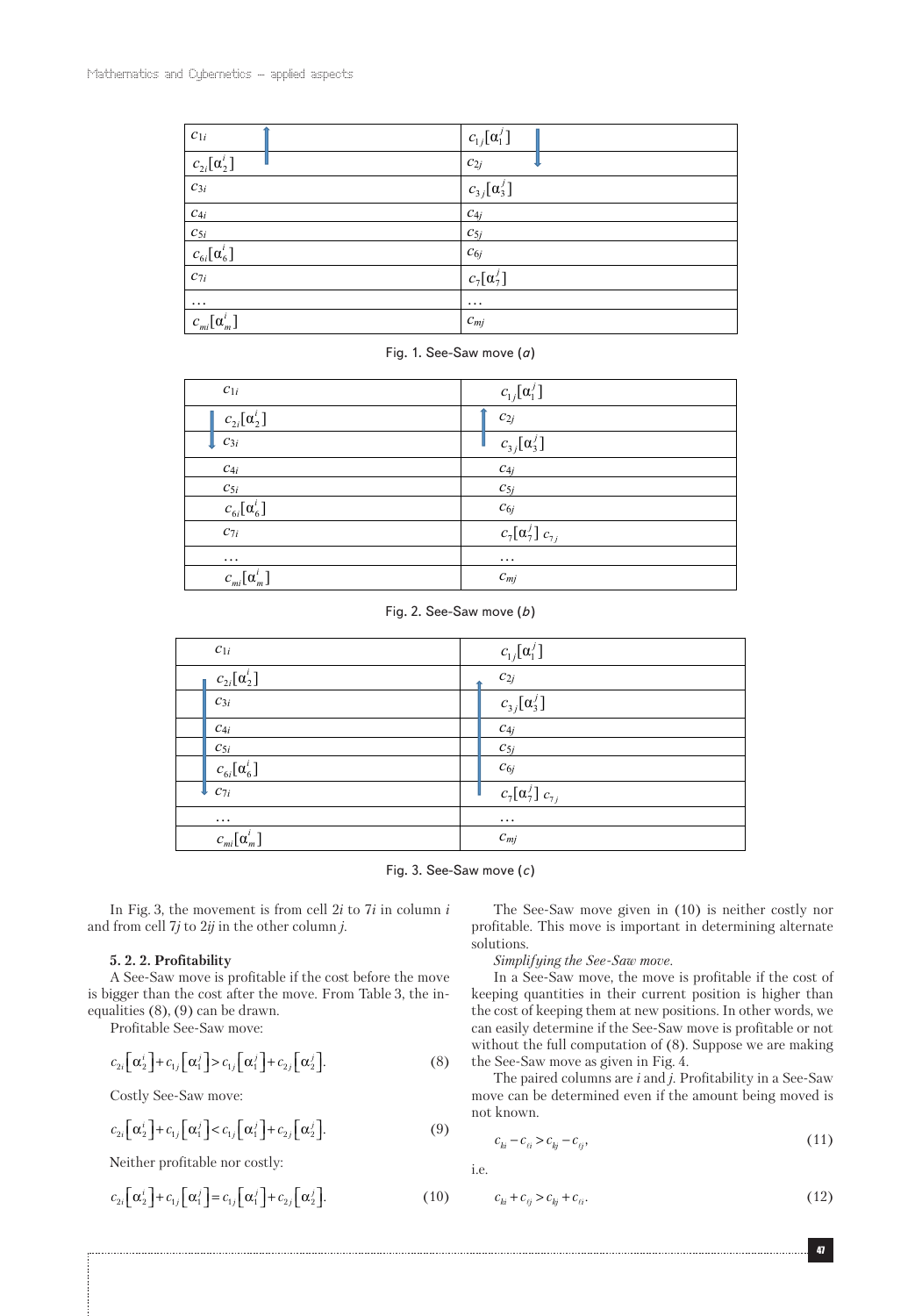| $c_{1i}$ | $c_{1i}$ |
|----------|----------|
| $c_{2i}$ | $c_{2i}$ |
| $\cdots$ | $\cdots$ |
| $c_{ki}$ | $c_{kj}$ |
| $\cdots$ | $\cdots$ |
| $\cdots$ | $\cdots$ |
| $c_{6i}$ | $c_{li}$ |
| $\cdots$ | $\cdots$ |
| $\cdots$ | $\cdots$ |
| $c_{mi}$ | $c_{mj}$ |

Fig. 4. Simplifying the See-Saw move

The expression in (12) is made up of cross sums and this makes the See-Saw moves very easy to compute. The See-Saw moves are made up of additions and subtractions only. If

$$
c_{ki} + c_{ij} = c_{kj} + c_{\ell i}.
$$
 (13)

Then there exists an alternate solution giving the same solution.

The See-Saw algorithm that was developed for the transportation models is summarized as follows.

*Step 1.* Use either the LC or VA to determine a stating solution for the transportation problem.

*Step 2.* Pair the columns starting from the left. Select the best See-Saw move. Repeat the procedure until there is no See-Saw move possible to all the unoccupied cells and go to Step 3.

*Step 3.* Current solution is optimal.

The current solution is optimal if no profitable See-Saw move is possible, i.e.:

 $c_{ki} + c_{\ell i} \leq c_{kj} + c_{\ell i}.$ 

If a See-Saw move is not profitable then it is not necessary to take such a move. This is illustrated in a numerical illustration given in Table 4.

## **5. 3. Numerical illustration**

The transportation problem for the full numerical illustration is given in Table 4.

Using the least cost (LC) method, the starting solution becomes as given in Table 5.

Table 4

Full example of the See-Saw rule for the general transportation model

|    | 15 | 23 | 14 | 34 | 30  |
|----|----|----|----|----|-----|
| J  | 10 | 12 | 23 | 33 | 50  |
|    | 15 | 17 | 19 | 29 | 20  |
| 29 | 20 | 26 | 31 |    | 20  |
| 10 | 30 | 30 | 30 | 20 | 120 |

Table 5

| Least Cost starting solution |  |  |
|------------------------------|--|--|
|------------------------------|--|--|

|       | 15     | 23     | 14[30] | 34    | 30  |
|-------|--------|--------|--------|-------|-----|
| 5[10] | 10[30] | 12[10] | 23     | 33    | 50  |
|       | 15     | 17[20] | 19     | 29    | 20  |
| 29    | 20     | 26     | 31     | 8[20] | 20  |
| 10    | 30     | 30     | 30     | 20    | 120 |

Total Cost  $(LC) = 5(10) + 10(30) + 12(20) +$  $+17(20) + 14(30) + 8(20) = 1,390.$  (14)

*See-Saw moves.*

Iteration 1. The first iteration is composed of applying See-Saw moves by pivoting Columns 1–4 as given in Table 6. Pivoting Column 1 (Iteration 1).

Table 6

Table 7

| q  | 15 | 23 | 14 | 34     | 30     |
|----|----|----|----|--------|--------|
| 5  | 10 | 12 | 23 | $33\,$ | $50\,$ |
|    | 15 | 17 | 19 | 29     | 20     |
| 29 | 20 | 26 |    |        | 20     |
| 10 | 30 | 30 | 30 | 20     | 120    |

Pivoting column 1

See-Saw moves for pivoting Column 1.

 $c_{21} + c_{33} > c_{31} + c_{23} \Rightarrow 5 + 17 > 7 + 12 \Rightarrow 22 > 19.$ 

This is profitable and 10 to be moved.

 $c_{21} + c_{14} < c_{11} + c_{24} \Rightarrow 5 + 14 < 9 + 23 \Rightarrow 19 < 31.$ 

This is not profitable.

 $c_{21} + c_{45} < c_{41} + c_{25} \Rightarrow 5 + 8 < 29 + 33 \Rightarrow 13 < 62.$ 

This is not profitable.

*Pivoting Column 2 (Iterations 1).* The pivoting iterations are shown in Tables 11–16. Pivoting of Column 2 is given in Table 7.

Pivoting column 2

| 9  | 15 | 23 | 14 | 34 | 30  |
|----|----|----|----|----|-----|
|    | 10 | 12 | 23 | 33 | 50  |
|    | 15 | 17 | 19 | 29 | 20  |
| 29 | 20 | 26 | 31 |    | 20  |
| 10 | 30 | 30 | 30 | 20 | 120 |

See-Saw moves for pivoting Column 2.

 $c_{22} + c_{33} = c_{32} + c_{23} \Rightarrow 10 + 17 > 15 + 12 \Rightarrow 27 = 27.$ 

Alternate solution to this exists.

 $c_{22} + c_{14} < c_{12} + c_{24} \Rightarrow 10 + 14 < 15 + 23 \Rightarrow 24 < 38.$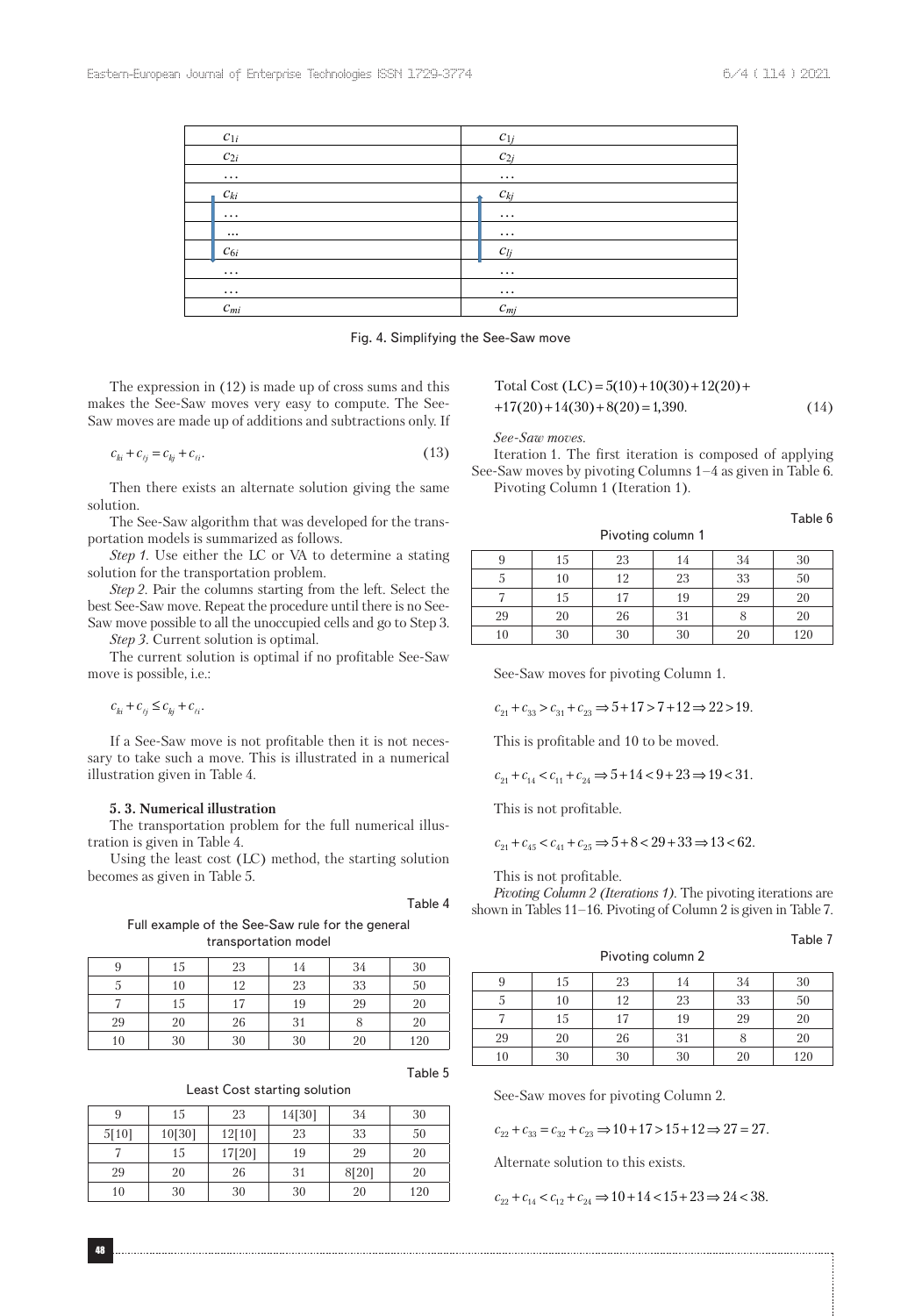This is not profitable.

 $c_{22} + c_{45} < c_{42} + c_{25} \Rightarrow 10 + 8 < 20 + 33 \Rightarrow 18 < 53.$ 

This is not profitable.

Pivoting Column 3 which is Iteration 1 is given in Table 8.

Table 8

Table 9

Table 10

| Pivoting column 3 |    |    |    |    |     |  |
|-------------------|----|----|----|----|-----|--|
|                   | 15 | 23 | 14 |    | 30  |  |
|                   |    | 12 | 23 | 33 | 50  |  |
|                   | 15 |    | 19 | 29 | 20  |  |
| 29                | 20 | 26 |    |    | 20  |  |
| 10                | 30 | 30 | 30 |    | 120 |  |

*See-Saw moves for pivoting Column 3.*

Note that there are two allocations in this column and we need See-Saw moves for each of the allocations.

$$
c_{23} + c_{14} < c_{13} + c_{24} \Rightarrow 12 + 14 < 23 + 23 \Rightarrow 26 < 46.
$$

This is not profitable.

 $c_{23} + c_{45} < c_{24} + c_{43} \Rightarrow 12 + 8 < 33 + 26 \Rightarrow 20 < 59.$ 

This is not profitable.

 $c_{33} + c_{14} < c_{13} + c_{34} \Rightarrow 17 + 14 < 23 + 19 \Rightarrow 31 < 42.$ 

This is not profitable.

 $c_{33} + c_{45} < c_{43} + c_{35} \Rightarrow 17 + 8 < 33 + 26 \Rightarrow 25 < 59.$ 

This is not profitable.

Pivoting Column 4 which is also Iteration 1 is given in Table 9.

Pivoting column 4

|    | 15 | 23 | 14 | 34     | 30  |
|----|----|----|----|--------|-----|
|    | 10 | 12 | 23 | $33\,$ | 50  |
|    | 15 | 17 | 19 | 29     | 20  |
| 29 | 20 | 26 | 31 |        | 20  |
| 10 | 30 | 30 | 30 | 20     | 120 |

See-Saw moves for pivoting Column 4. Note that there is only one See-Saw move possible after pivoting Column 4.

 $c_{14} + c_{45} < c_{44} + c_{14} \Rightarrow 14 + 8 < 31 + 34 \Rightarrow 22 < 65.$ 

This is not profitable.

The solution obtained from pivoting Columns 1–4 is given in Table 10.

Solution after Iteration 1

| 9     | 15     | 23     | 14[30] | 34    | 30  |
|-------|--------|--------|--------|-------|-----|
| 5     | 10[30] | 12[20] | 23     | 33    | 50  |
| 7[10] | 15     | 17[10] | 19     | 29    | 20  |
| 29    | 20     | 26     | 31     | 8[20] | 20  |
| 10    | 30     | 30     | 30     | 20    | 120 |

| Total Cost (Iteration 1) = $7(10) + 10(30) +$ |      |
|-----------------------------------------------|------|
| $+12(20) + 17(10) + 14(30) + 8(20) = 1,360.$  | (15) |

Comparing this solution with the starting solution, we can notice that only one allocation in the first column has changed. The rest remains the same. So we need one pivot for Iteration 2. This is done by pivoting Column 1.

In Iteration 2, Column 1 is pivoted as given in Table 11.

Pivoting column 1

Table 11

| 9  | 15 | 23 | 14 | 34 | 30  |
|----|----|----|----|----|-----|
|    | 10 | 12 | 23 | 33 | 50  |
|    | 15 | 17 | 19 | 29 | 20  |
| 29 | 20 | 26 | 31 |    | 20  |
| 10 | 30 | 30 | 30 | 20 | 120 |

See-Saw moves for pivoting Column 1 in Iteration 2.

 $c_{31} + c_{22} < c_{22} + c_{32} \Rightarrow 7 + 10 < 5 + 15 \Rightarrow 17 < 20.$ 

This is not profitable.

$$
c_{31} + c_{23} < c_{21} + c_{33} \Rightarrow 7 + 12 < 5 + 17 \Rightarrow 19 < 22.
$$

This is not profitable.

 $c_{31} + c_{14} < c_{11} + c_{34} \Rightarrow 7 + 14 < 9 + 19 \Rightarrow 21 < 28.$ 

This is not profitable.

 $c_{31} + c_{45} < c_{41} + c_{35} \Rightarrow 7 + 8 < 29 + 29 \Rightarrow 15 < 58.$ 

This is not profitable.

This means the current solution (Table 10) is optimal. Also from Iteration 1, when pivoting Column 2 we have evidence of an alternate solution. From Table 10, the alternate optimal solution becomes as given in Table 12.

#### Alternate optimal solution

| 9     | 15     | 23     | 14[30] | 34    | 30  |
|-------|--------|--------|--------|-------|-----|
| 5     | 10[20] | 12[30] | 23     | 33    | 50  |
| 7[10] | 15[10] | 17     | 19     | 29    | 20  |
| 29    | 20     | 26     | 31     | 8[20] | 20  |
| 10    | 30     | 30     | 30     | 20    | 120 |

Total Cost(Iteration 1) = 
$$
7(10) + 10(20) +
$$
  
+15(10)+12(30)+14(30)+8(20)=1,360. (16)

The proposed approach has the advantage that pivoting of the four columns in Iteration 1 can be done independently allowing the use of parallel processors.

# **6. Discussion of the results of the development of the heuristic**

The numerical illustration in Table 4 has 3 rows and 5 columns and required 6 allocations to come up with a feasible starting solution. In this case, the LC was used to come up

Table 12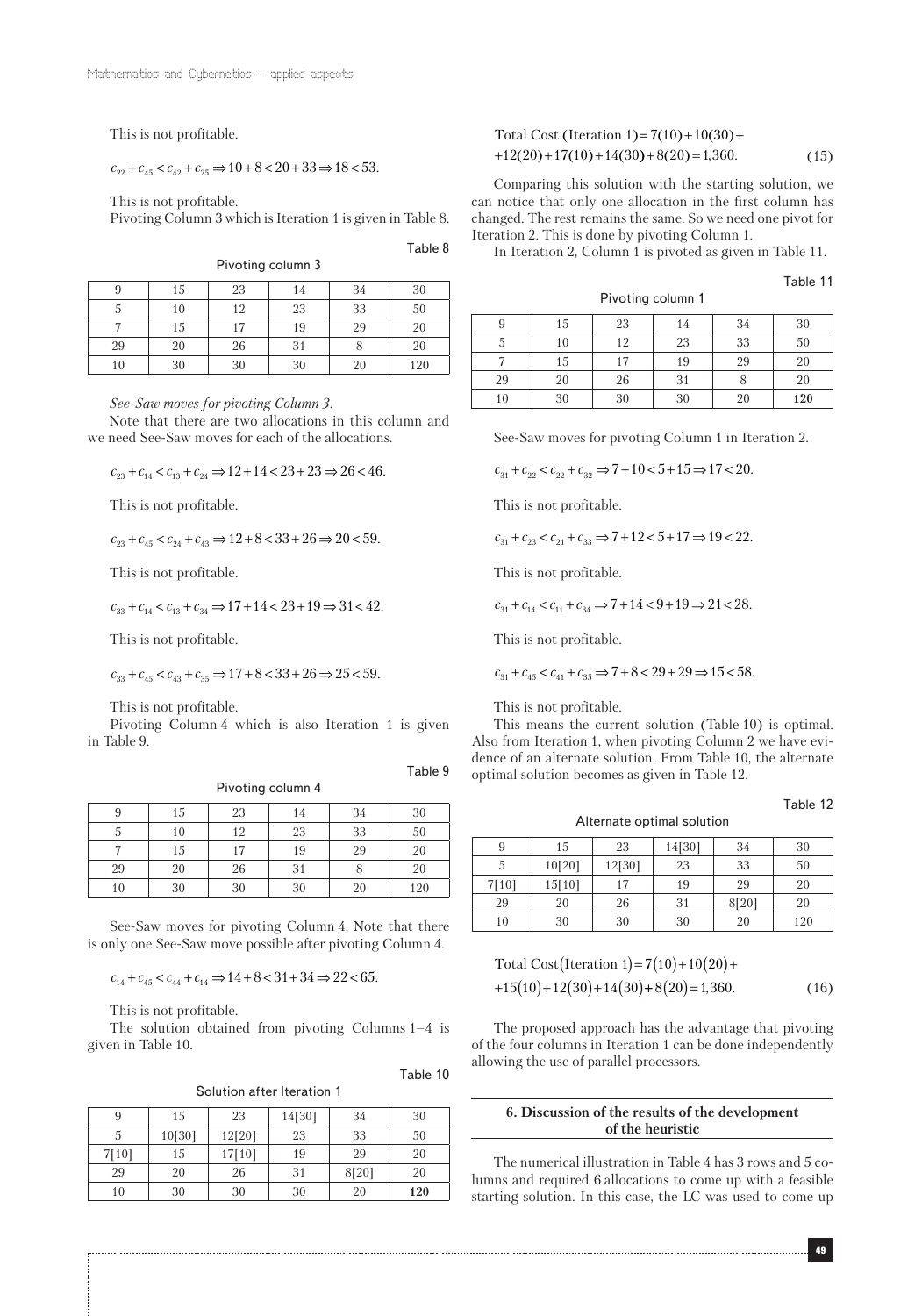with a starting solution whose total cost amounted to 1,370. This is highly accurate since the optimal solution had a total cost of 1,360. To get to this optimal solution, 2 iterations of the See-Saw approach were necessary. The first iteration required 4 column pivots to come up with a new solution. The second iteration required only 1 column pivot since all the other 4 columns did not change in the first iteration. The second iteration showed that the solution obtained in the first iteration was optimal since  $c_{ki} + c_{ij} \leq c_{ki} + c_{ij}$  for all cells of the transportation problem. Since there was no change in allocations for the last 4 columns and that the first iteration had  $c_{22}+c_{33}=c_{32}+c_{23},$  which indicated the existence of an alternate solution, the solution obtained in the second iteration is optimal and that an alternate solution exists, which also gave a total of 1,360. The total number of pivots was 4+1 = 5 for the given problem. The illustration also showed that the See-Saw moves and pivots can be done at the same time. Parallel processors can be tasked to handle the 4 pivots in iteration 1.

Before this study, there were four main approaches for the general transportation problem. These approaches are modeling the transportation problem as a linear programming problem, using the Hungarian method, using the transportation simplex method (also called MODI method) and applying the network simplex method.

Linear programming has been successively used to solve the general transportation problem. The mathematical formulation of the transportation problem is easily determined. The problem with this linear programming formulation is that it is seriously affected by the problem of degeneracy. The obvious advantage of linear programming formulation is that it does not require a starting solution.

The Hungarian method is also used to solve the general transportation problem and this method is not affected by degeneracy. It is sometimes computationally expensive to reach the optimal solution using the Hungarian method. In other words, this method sometimes takes a significant amount of computational time to find the optimal solution. This method, just like the linear programming formulation, also does not require a starting solution.

The transportation simplex method, which is also called the modified distribution method (MODI), is also used to solve the general transportation problem. In this approach, a starting solution is required. The closer the starting solution is to the optimal solution, the fewer the MODI iterations that are required to move to the optimal solution. There are methods that are used to quickly find good starting solutions. Unfortunately using any of the starting solution methods also increases the total computational time for the problem.

The fourth available method for the general transportation problem is called the network simplex method. Of these four methods that are already known, the network simplex method is the most efficient in terms of computational time. Even though this method is efficient, it is serial in nature and is not easy to split its algorithm into parallel parts and take advantage of the developments in computer parallel processing.

The numerical illustration given from Table 4 to Fig. 3, 4 showed that the See-Saw moves and pivots can be done at the same time. Computer parallel processors can be tasked to handle the 4 pivots in iteration 1 at the same time. Also note that the Saw-Saw moves within each pivot can also be done independently.

The proposed approach has its own way of detecting alternate solutions. Any alternate exists if the See-Saw move is neither profitable nor a loss. In Table 7, pivoting Column 2 results in a See-Saw move, which gives a new cost of 27, but the current position gives a cost of 27. In this case, the See-Saw move is neither profitable nor a loss and shows the existence of an alternate solution.

The only weakness of the proposed approach is that there are no computational results.

#### **7. Conclusions**

1. The See-Saw rule for the assignment model was explained. The See-Saw movement is feasible and possible if it results in a decrease in the total assignment cost. This is a quantitative measure and is used to determine the feasibility of the See-Saw move.

2. The See-Saw rule that was developed to solve the assignment model can be extended to the general transportation model. This comes from the fact that any transportation model can be expressed as a combination of assignment models. Unlike in an assignment model where we can have a single movement per column at a time, a general transportation model can have more than one movement per column. In this case, quantitative indicators are also used to determine See-Saw moves in transportation problems. The only difference with assignment See-Saw moves is that there are more than one quantitative indicator used per column.

3. The numerical illustration clearly showed how the See-Saw moves can be done independently. Parallel processors can then be tasked to handle the independent See-Saw moves. Solving the tasks in parallel can significantly reduce the computational time of the proposed heuristic.

#### References

- 1. Conte, D., Grossi, G., Lanzarotti, R., Lin, J., Petrini, A. (2021). Analysis of a parallel MCMC algorithm for graph coloring with nearly uniform balancing. Pattern Recognition Letters, 149, 30–36. doi: https://doi.org/10.1016/j.patrec.2021.05.014
- 2. Kumar, S., Munapo, E., Nyamugure, P. (2021). An Insight into the Characteristic Equation for an Integer Program. International Journal of Mathematical, Engineering and Management Sciences, 6 (2), 611–620. doi: https://doi.org/10.33889/ijmems.2021.6.2.037
- 3. Kline, A., Ahner, D., Hill, R. (2019). The Weapon-Target Assignment Problem. Computers & Operations Research, 105, 226–236. doi: https://doi.org/10.1016/j.cor.2018.10.015
- 4. Liu, Y., Tu, Y., Zhang, Z. (2021). The row pivoting method for linear programming. Omega, 100, 102354. doi: https://doi.org/ 10.1016/j.omega.2020.102354
- 5. Castro, J., Nasini, S. (2021). A specialized interior-point algorithm for huge minimum convex cost flows in bipartite networks. European Journal of Operational Research, 290 (3), 857–869. doi: https://doi.org/10.1016/j.ejor.2020.10.027
- 6. Rabbani, Q., Khan, A., Quddoos, A. (2019). Modified Hungarian method for unbalanced assignment problem with multiple jobs. Applied Mathematics and Computation, 361, 493–498. doi: https://doi.org/10.1016/j.amc.2019.05.041